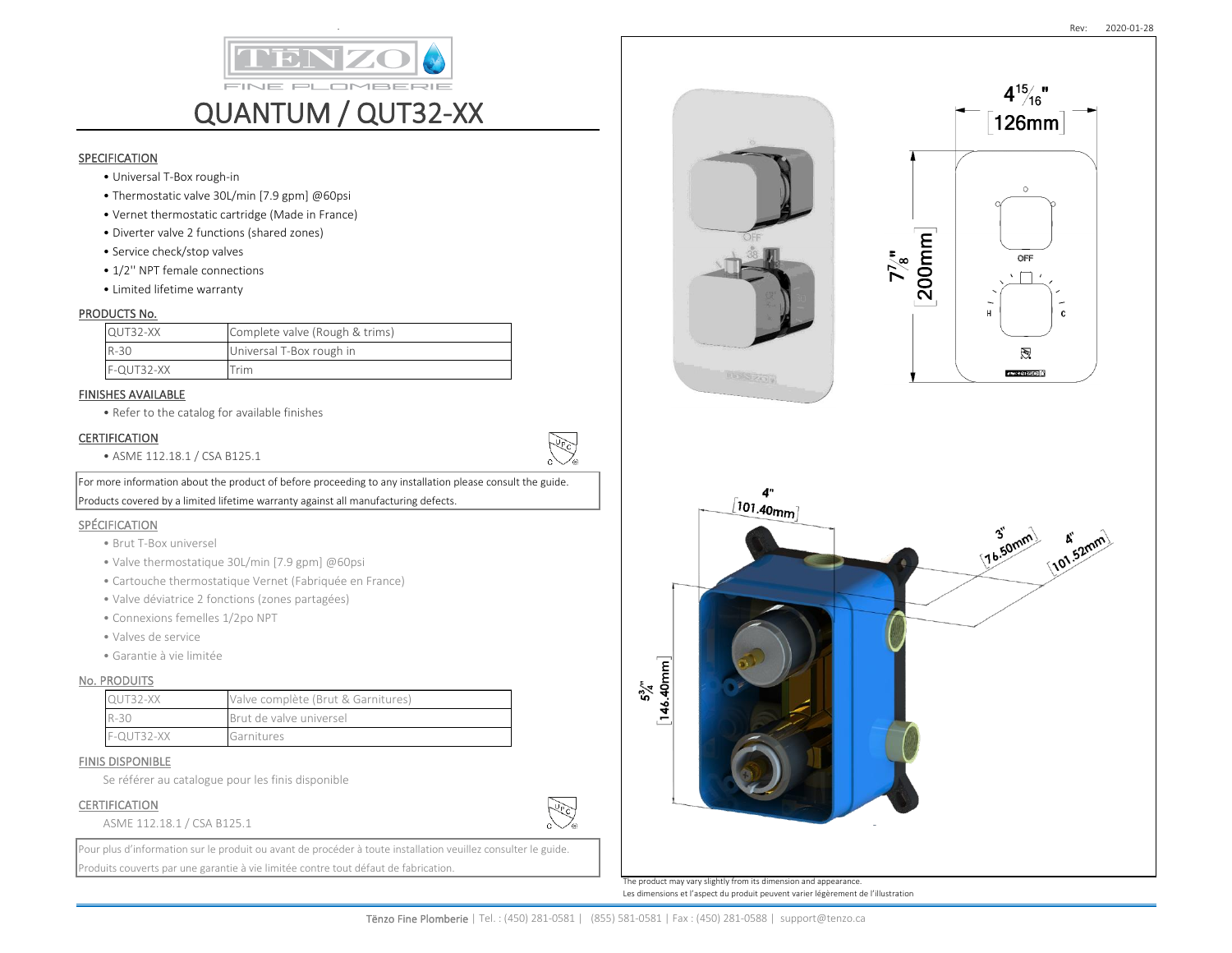

- Shower head stainless steel
- AirBoost technology (30% more pressure)
- Dimensions: 20cm x 30cm [8x12in]
- Thickness: 2mm
- 96 Anti-limestone silicone nozzle
- Inlet ½in female
- Flow rate: 7.6 L/min [2.0 gpm] @60psi
- Limited lifetime warranty



• Refer to the catalog for available finishes

## **CERTIFICATION**

• ASME 112.118.1 / CSA B125.1

For more information about the product of before proceeding to any installation please consult the guide. Products covered by a limited lifetime warranty against all manufacturing defects.

# SPÉCIFICATION

- Tête de douche en acier inoxydable
- Technologie d'injection d'air Air Boost (30% + de pression)
- Dimensions: 20cm x 30cm [8x12po]
- Épaisseur: 2mm
- 96 buses en silicone anti-calcaire
- Débit: 7.6 L/min [2.0 gpm] @60psi
- Garantie à vie limitée

### FINIS DISPONIBLE

Se référer au catalogue pour les finis disponible

## CERTIFICATION

ASME 112.118.1 / CSA B125.1

Pour plus d'information sur le produit ou avant de procéder à toute installation veuillez consulter le guide. Produits couverts par une garantie à vie limitée contre tout défaut de fabrication.







The product may vary slightly from its dimension and appearance. Les dimensions et l'aspect du produit peuvent varier légèrement de l'illustration



كجوي

سيلوكي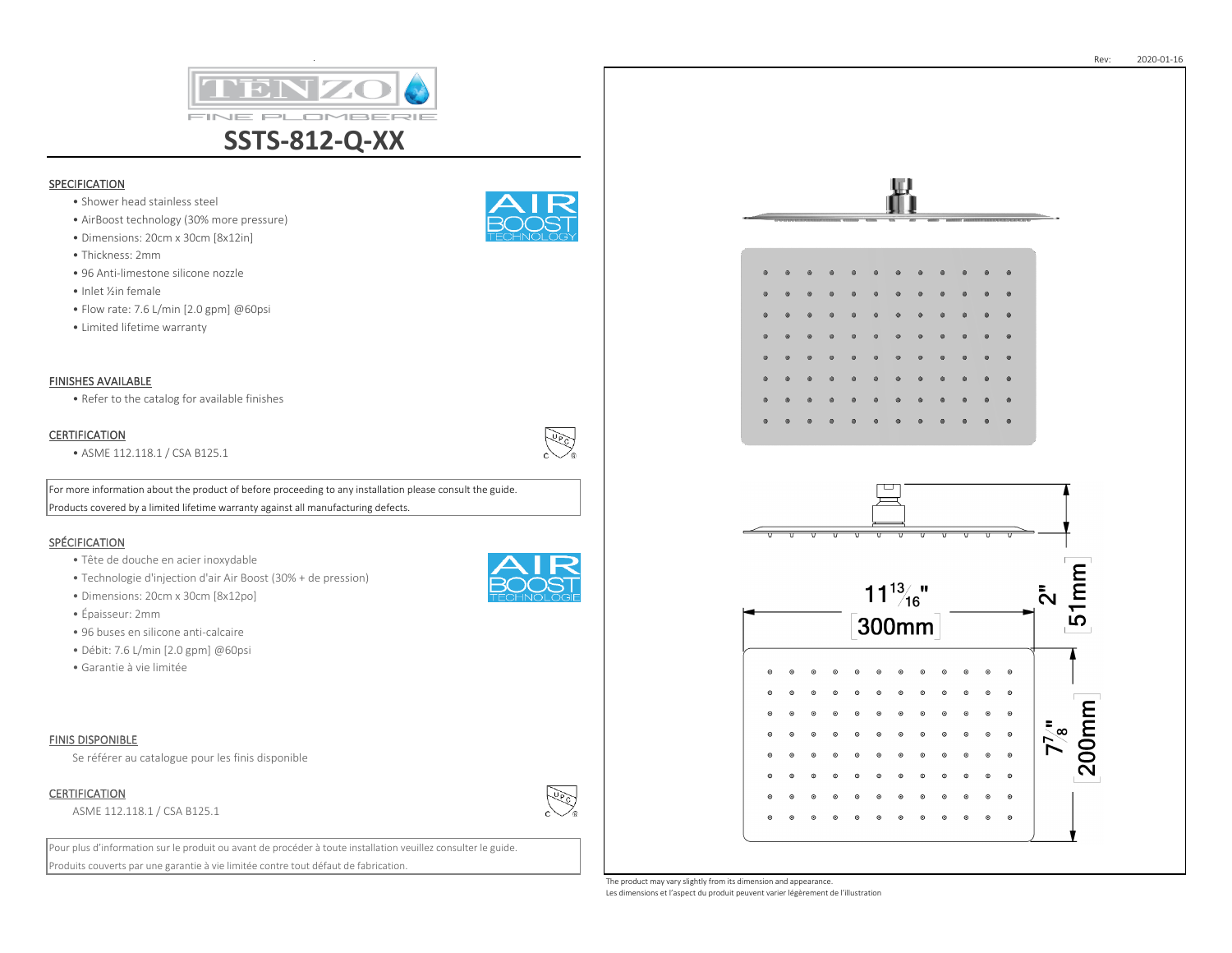

- Shower arm ceiling solid brass
- Inlet ½in male NPT
- Limited lifetime warranty

### FINISHES AVAILABLE

• Refer to the catalog for available finishes

## **CERTIFICATION**

• ASME 112.118.1 / CSA B125.1

**REA** 

**PLET** 

For more information about the product of before proceeding to any installation please consult the guide. Products covered by a limited lifetime warranty against all manufacturing defects.

## **SPÉCIFICATION**

- Bras de douche de plafond en laiton massif
- Connexion ½po mâle NPT
- Garantie à vie limitée

#### FINIS DISPONIBLE

Se référer au catalogue pour les finis disponible

CERTIFICATION

ASME 112.118.1 / CSA B125.1

Pour plus d'information sur le produit ou avant de procéder à toute installation veuillez consulter le guide. Produits couverts par une garantie à vie limitée contre tout défaut de fabrication.



The product may vary slightly from its dimension and appearance. Les dimensions et l'aspect du produit peuvent varier légèrement de l'illustration